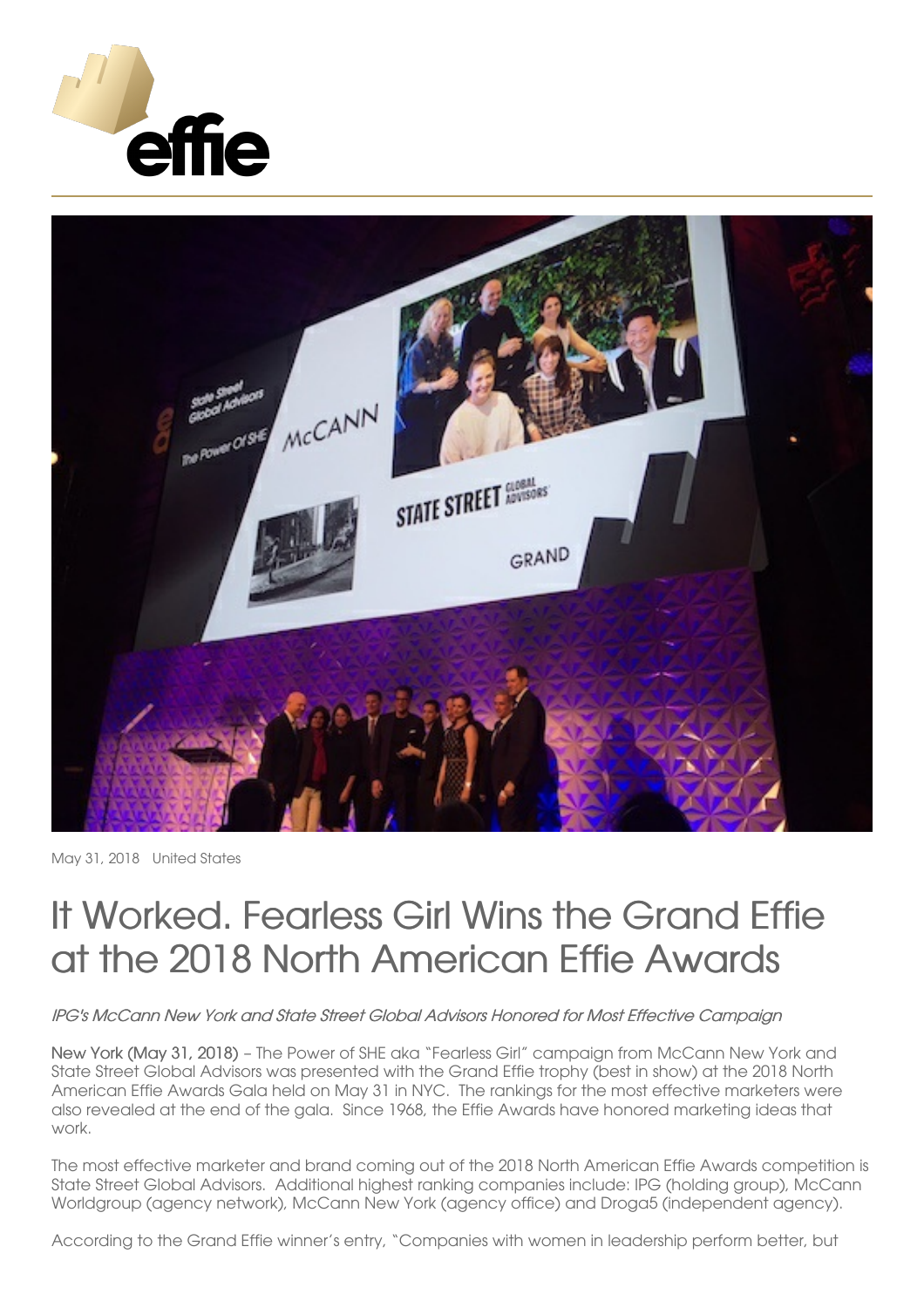women are underrepresented. On International Women's Day 2017, State Street Global Advisors placed Fearless Girl in New York's financial district to ignite a conversation about the power of women in leadership. In three days SHE drove average daily trading volume of the SHE fund up 384%."

"The Grand Effie jury interrogated the Fearless Girl entry and found that, not only was it effective for State Street's business and brand, it was effective because of its creative power," said Nick Law, Co-Chair of the Grand Effie Jury and Chief Creative Officer of Publicis Groupe and President, Publicis Communications.

The North American Grand Effie winner was debated hours before the Effie Awards ceremony by the [Grand](https://effie.org/press_room/250/detail) Effie Jury. Grand Effie contenders (the top scoring Gold Effie Award winners) included The Power of She, along with:

- BBDO Minneapolis and Hormel Foods Corporation for Dinty Moore® Stew's "Lumberjacks Eat Moore" with contributing agency PHD

- Droga5 and The New York Times for "The Truth is Hard to Find"

- Geometry Global, KC ShopperConnect and Kimberly-Clark for Depend's "Family Caregiving Club," with contributing agencies Collective Bias, Triad Retail Media, BrandShare and Digimarc

- McCann New York and U.S. Army for "White Hats Wanted" with contributing agency Universal McCann

- 180LA and Boost Mobile for "Boost Your Voice"

- Partners + Napier and Highmark Health for Highmark Blue Cross Blue Shield Delaware's "Blue Hen" with contributing agencies dPost and PushMP

- TracyLocke and Pfizer Consumer Healthcare for Advil's "What Pain? All Gain"

"Effie Awards celebrate more than great work, we recognize the insights and strategy that lead to significant, measurable results," said Traci Alford, President and CEO of Effie Worldwide. "There is much to be learned from Effie winners' success to grow our businesses and move our industry forward. Congratulations to all of this year's winning teams."

The North American Effie rankings reflect points accumulated from finalist and winning case studies from the 2018 North American Effie Awards competition and will be factored into the 2019 Global Effie Index.

Highest Ranked North American Effie Award winners:

Most Effective Marketers: State Street Global Advisors, Procter & Gamble, Mars

Most Effective Agency Networks: McCann Worldgroup, BBDO Worldwide, Geometry Global

Most Effective Independent Agencies: Droga5 (first place), Cramer-Krasselt and Giant Spoon (tied for second place) and Johannes Leonardo, Terri & Sandy and Tombras (tied for third place)

Most Effective Brands: State Street Global Advisors, U.S. Army, IBM

Most Effective Agency Offices: McCann New York, Geometry Global (New York), Energy BBDO (Chicago)

Most Effective Holding Companies: Interpublic (IPG), Omnicom, WPP Group

Global Effie Award winners were also recognized at the gala for the year's most effective marketing ideas that worked in multiple markets worldwide. Gold Global Effies were awarded to TBWA\Media Arts Lab and Apple for "The Rock X Siri" (with contributing agency OMD) and Johannes Leonardo and adidas for "Original is Never Finished" for adidas Originals.

Winning and finalist North American and Global Effie case studies are rigorously examined, debated and evaluated by seasoned industry leaders over at least two rounds of judging. A complete list of Gold, Silver and Bronze winners for the North American Effie Awards, as well as the opportunity to read the winning case studies, is available on www.effie.org.